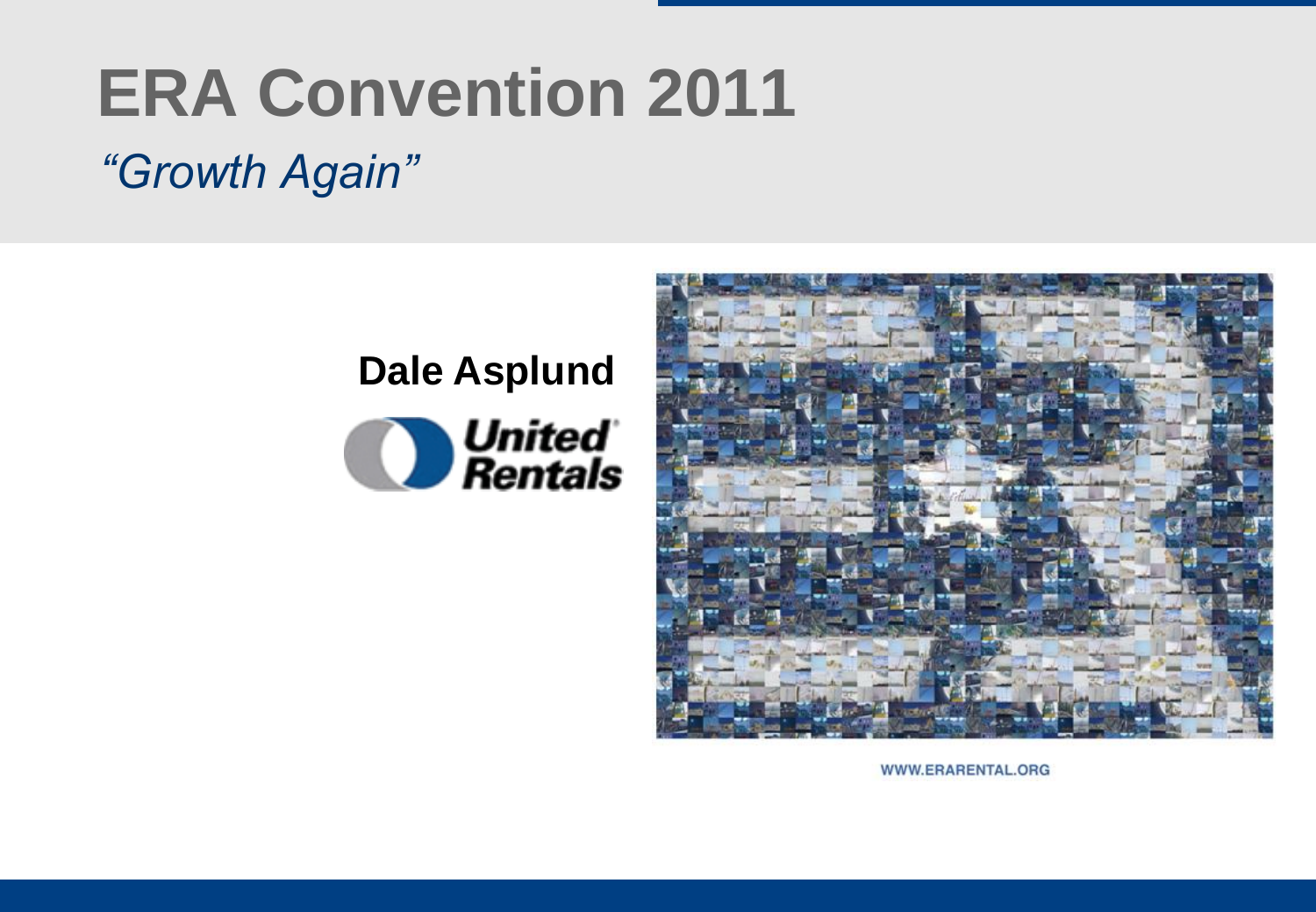

### **Senior Vice President, Business Services**



- **Joined the company in 1998**
- Various responsibilities for the company's information technology systems
- Served as director-operations support, and then vice president-operations support, before being promoted to his current position
- Currently responsible for Fleet Management, Procurement, Information Technology, and Shared Services functions
- Divisional Manager, United Waste Systems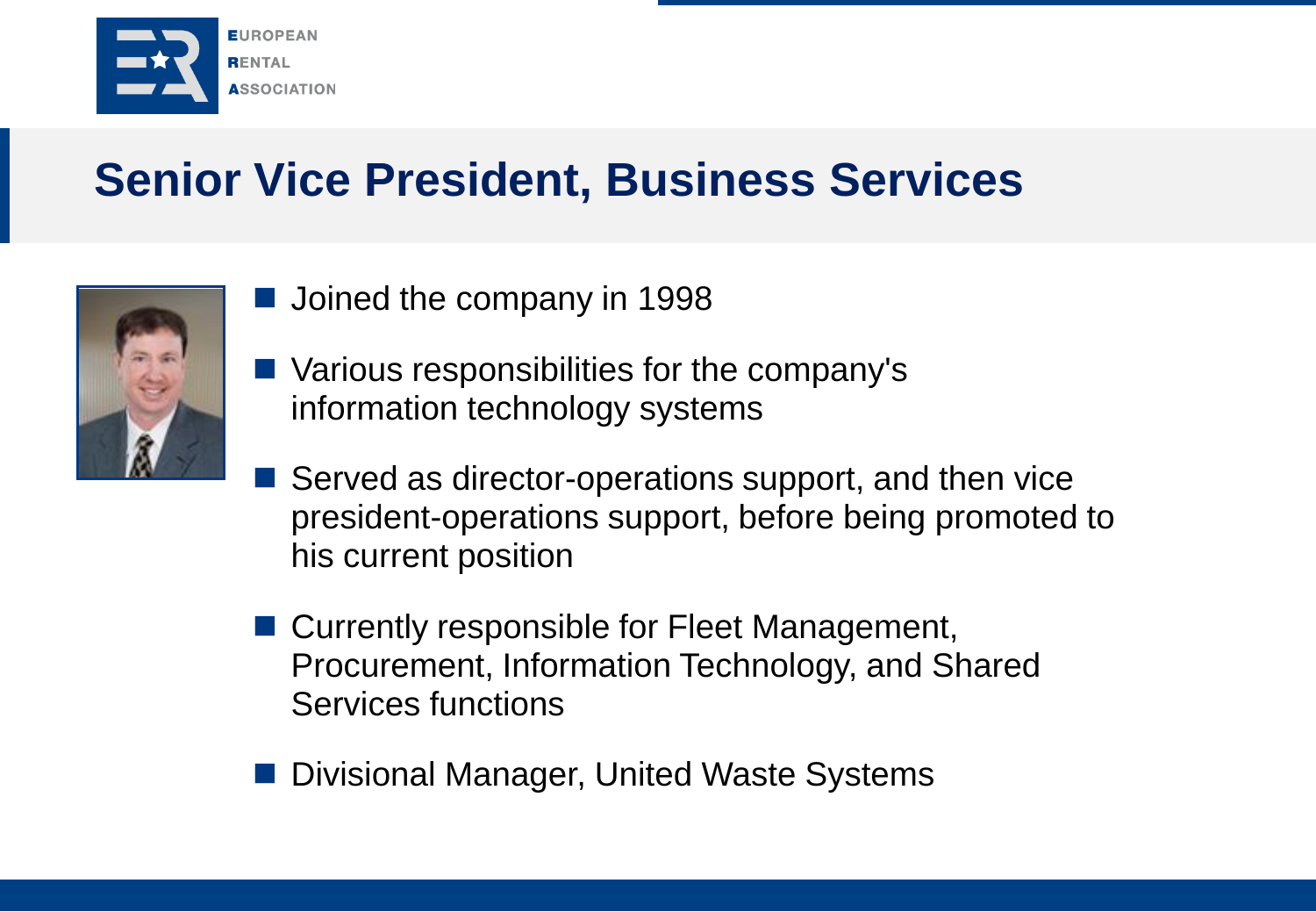

## **Fleet Composition**

|                                        | <b>Booms</b><br>and Lifts | <b>Earth</b><br><b>Moving</b> | <b>Forklifts</b> | <b>Trench</b><br>and Other |
|----------------------------------------|---------------------------|-------------------------------|------------------|----------------------------|
|                                        |                           |                               |                  |                            |
| % of Original<br><b>Equipment Cost</b> | 48.5%                     | 13.0%                         | 17.4%            | 21.1%                      |
| % of 2010<br><b>Rental Revenue</b>     | 39.0%                     | 11.5%                         | 13.7%            | 35.7%                      |
| <b>Time Utilization</b>                | 74.0%                     | 53.9%                         | 70.9%            | 30.8%                      |
| <b>Dollar Utilization</b>              | 34.3%                     | 39.0%                         | 33.7%            | 84.3%                      |
| Average Fleet Age*<br>(in months)      | 53.2                      | 46.4                          | 49.5             | 37.7                       |

#### **2,900 Equipment Classes with Original Cost of \$3.8B**

\* Fleet age is calculated on a unit-weighted basis. Total fleet age is 47.7 months at 12/30/10 (43.7 months if adjusted for refurbishments)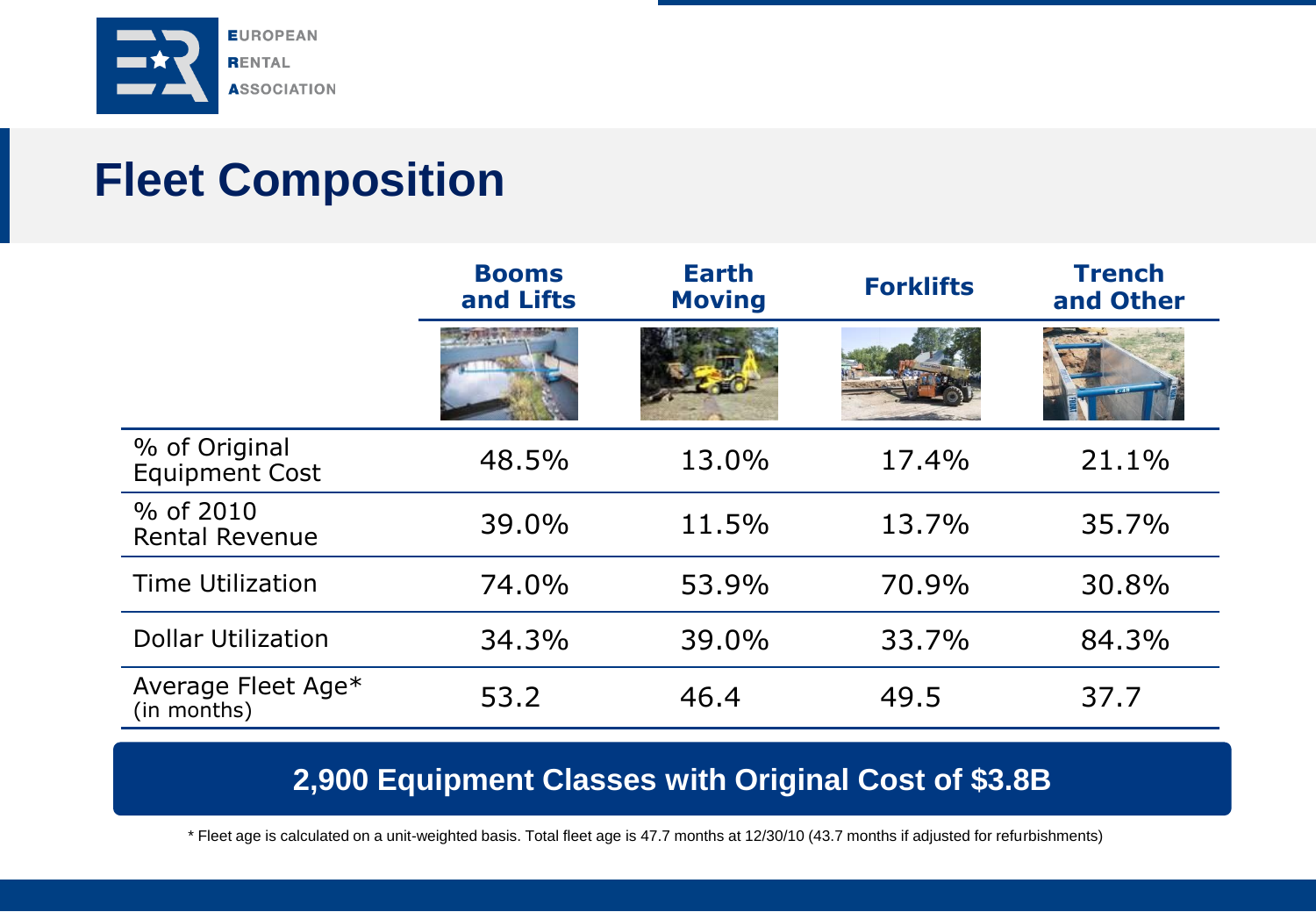

## **Managing Fleet with a Life Cycle Approach**



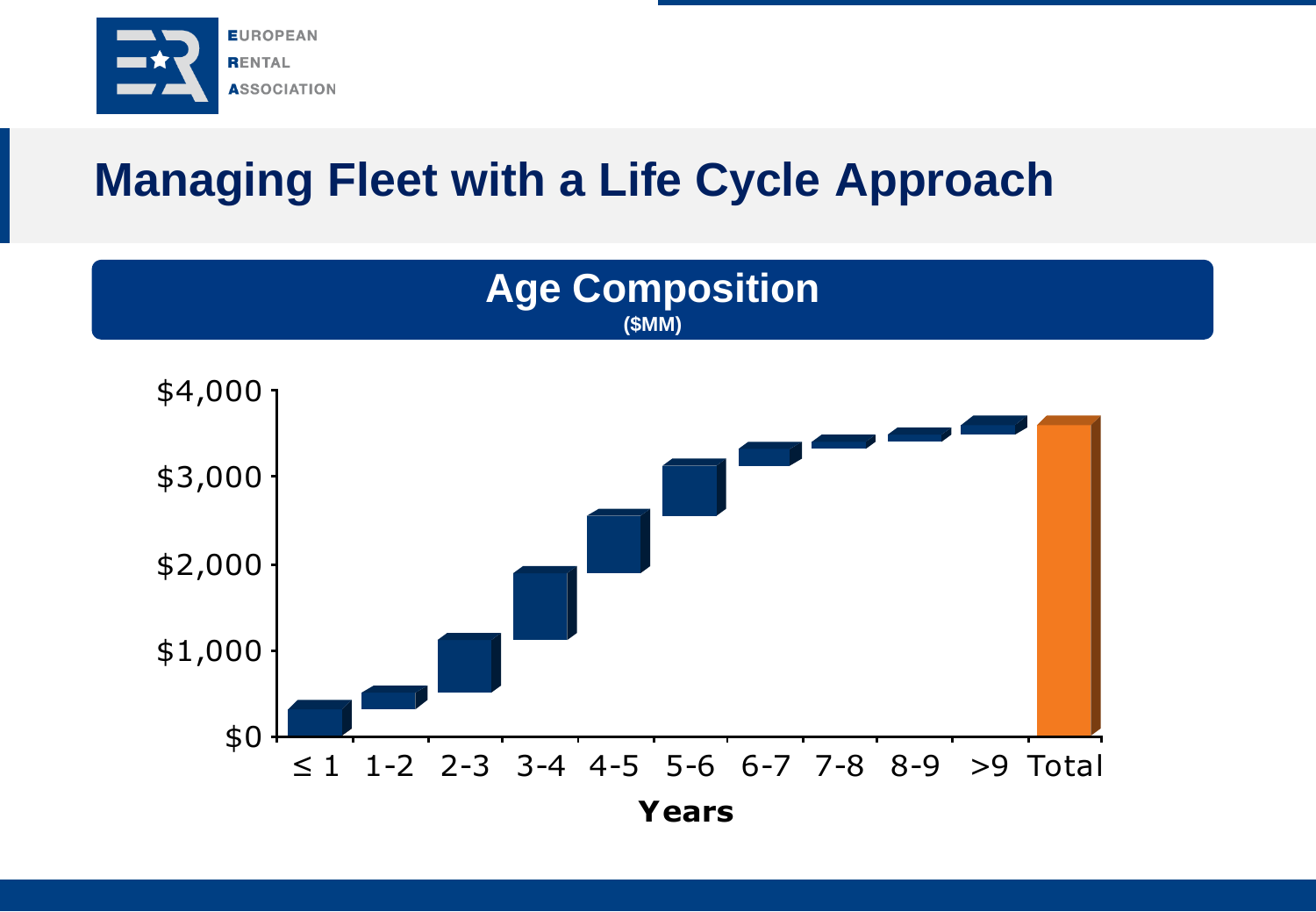

#### **Used Sales Based on Lifecycle Analysis**

| <b>Identified optimal ages for each</b><br>equipment class based on: |                    | <b>Optimal</b><br><b>Sales Age</b><br>(months) |
|----------------------------------------------------------------------|--------------------|------------------------------------------------|
| • Revenue trends                                                     | <b>Booms</b>       | 96                                             |
| $\blacksquare$ Repair data                                           | <b>Scissors</b>    | 84                                             |
| <b>Time utilization</b>                                              | Excavators         | 84                                             |
| <b>Breakdown review</b>                                              | <b>Skidloaders</b> | 72                                             |
| $\blacksquare$ Resale value                                          | <b>Backhoes</b>    | 84                                             |

**Average Age of Used Sales in 2010, 77 Months**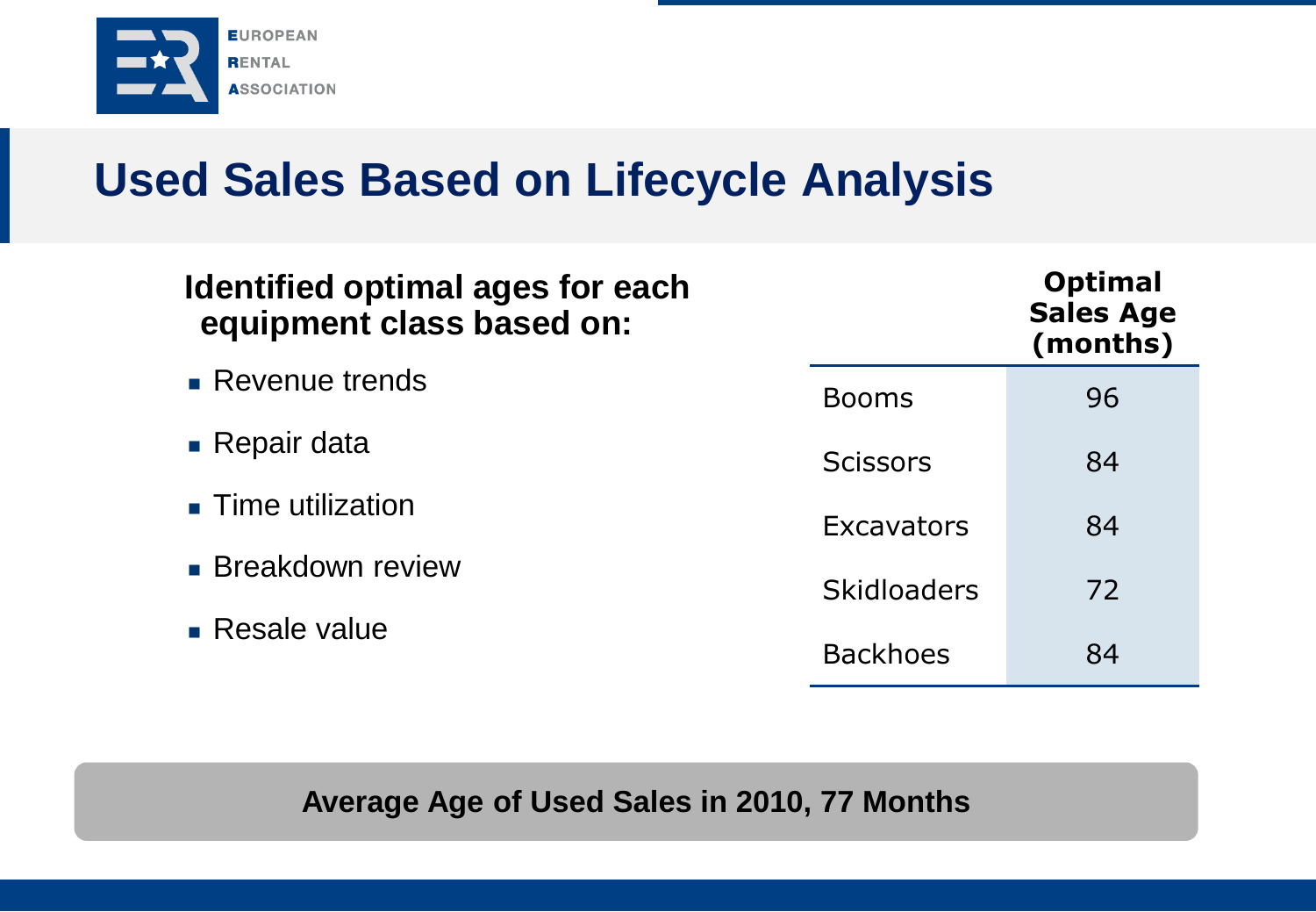

#### **Used Equipment Web Site**

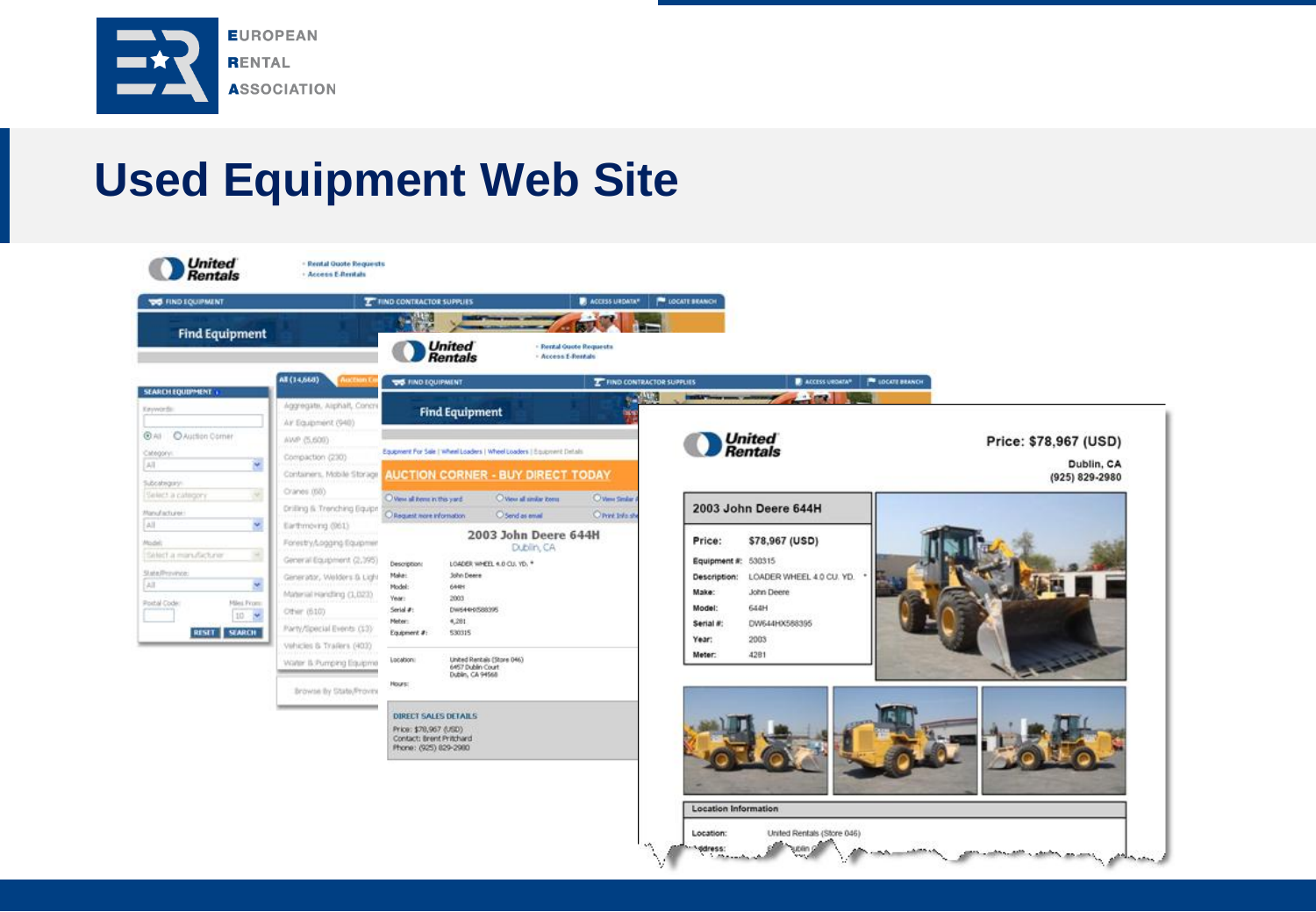

#### **Broad Geographic Footprint**



**Strong Competitive Advantage**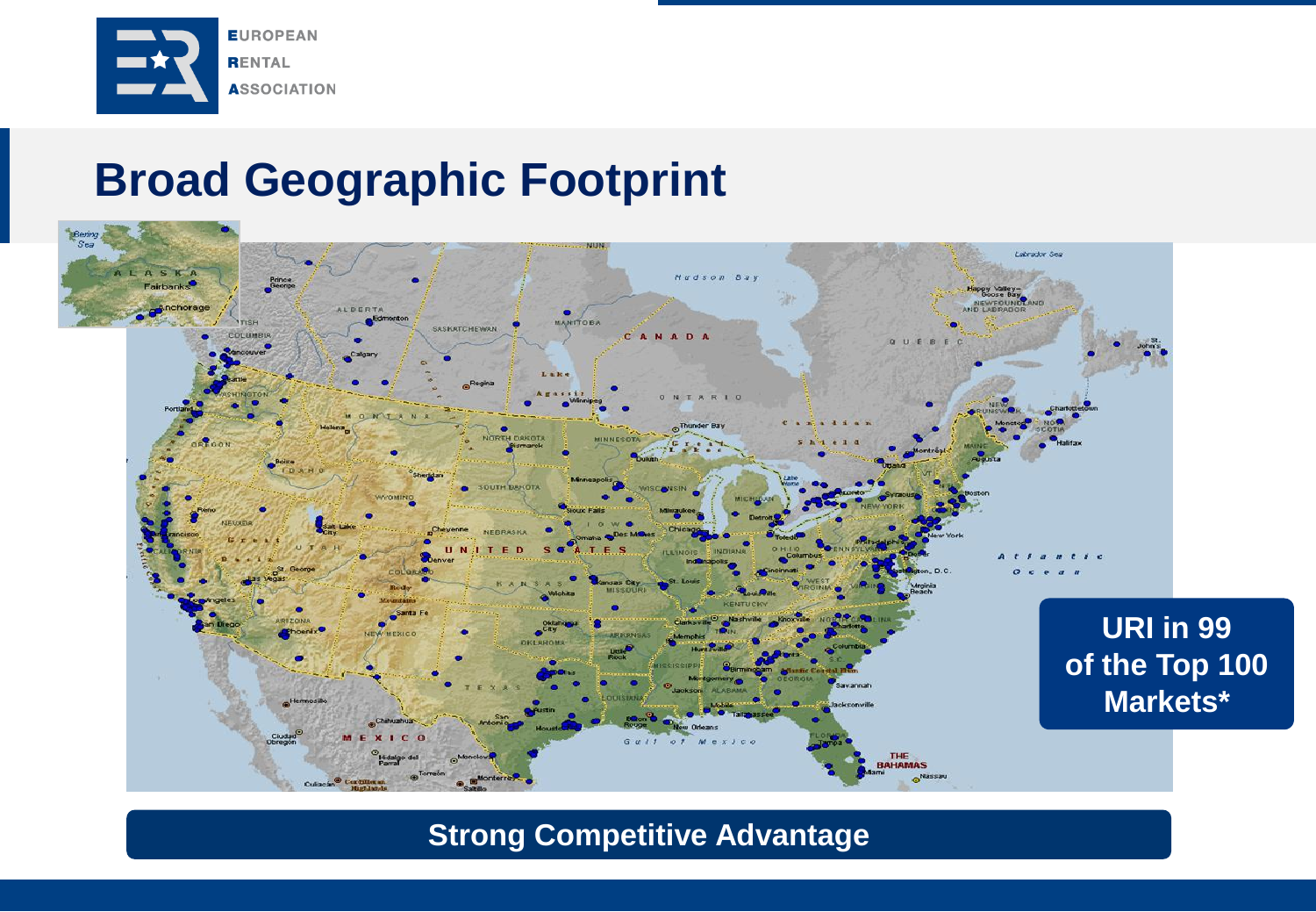

### **Used Sales Margins Improving from Recent Lows**

**Used Sales Margin Trend**



#### **Margin improvement driven by market improvement and channel mix**

- $\triangleright$  Focus is to sell used equipment through the retail channel
- $\triangleright$  List of items available for sale provided to sales representatives
- $\triangleright$  Representatives have a full quarter to sell before equipment is taken to auction
- $\triangleright$  Sales to vendor are used strategically to leverage capital spend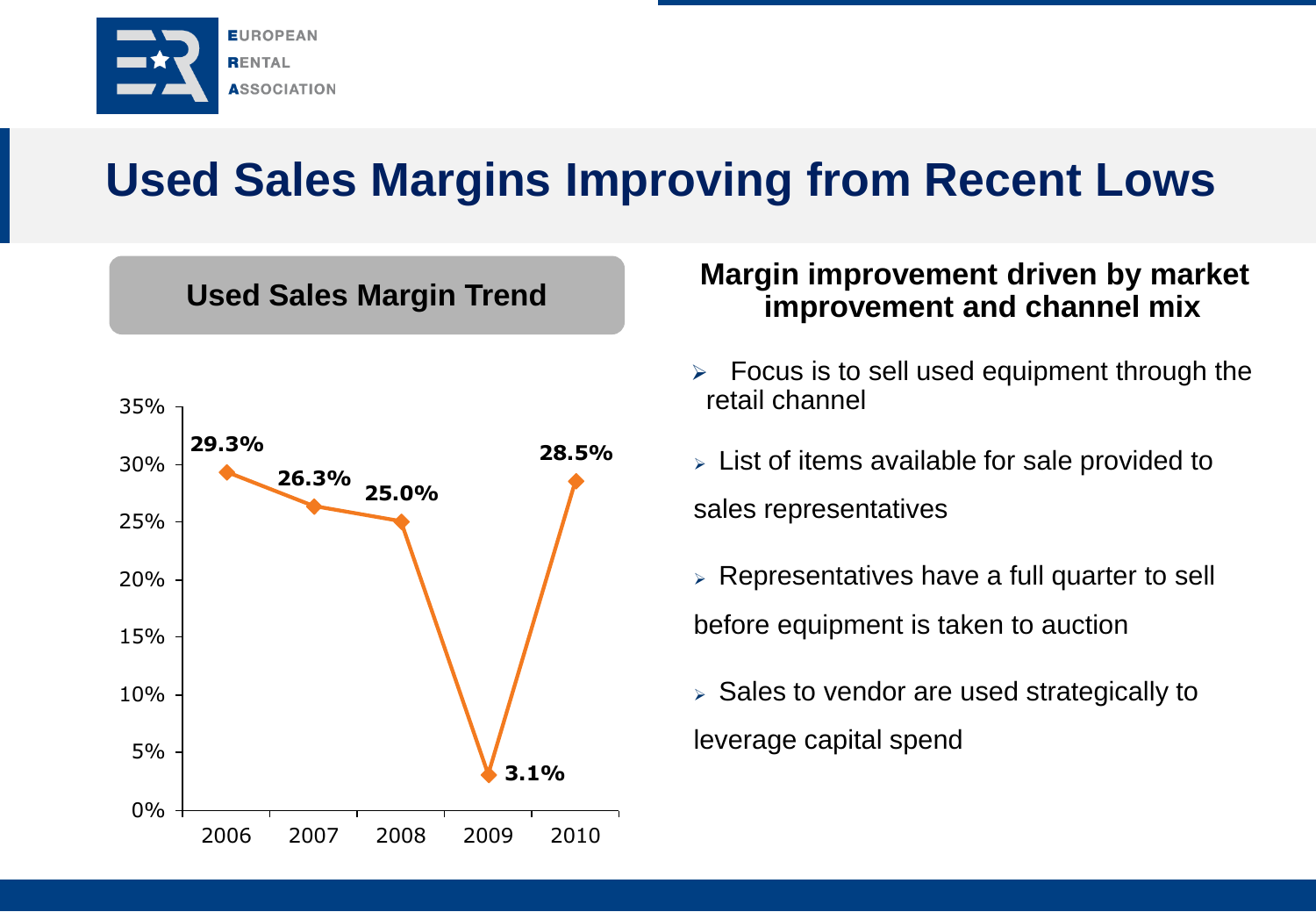

#### **Used Sales by Channel**



**2009 2010**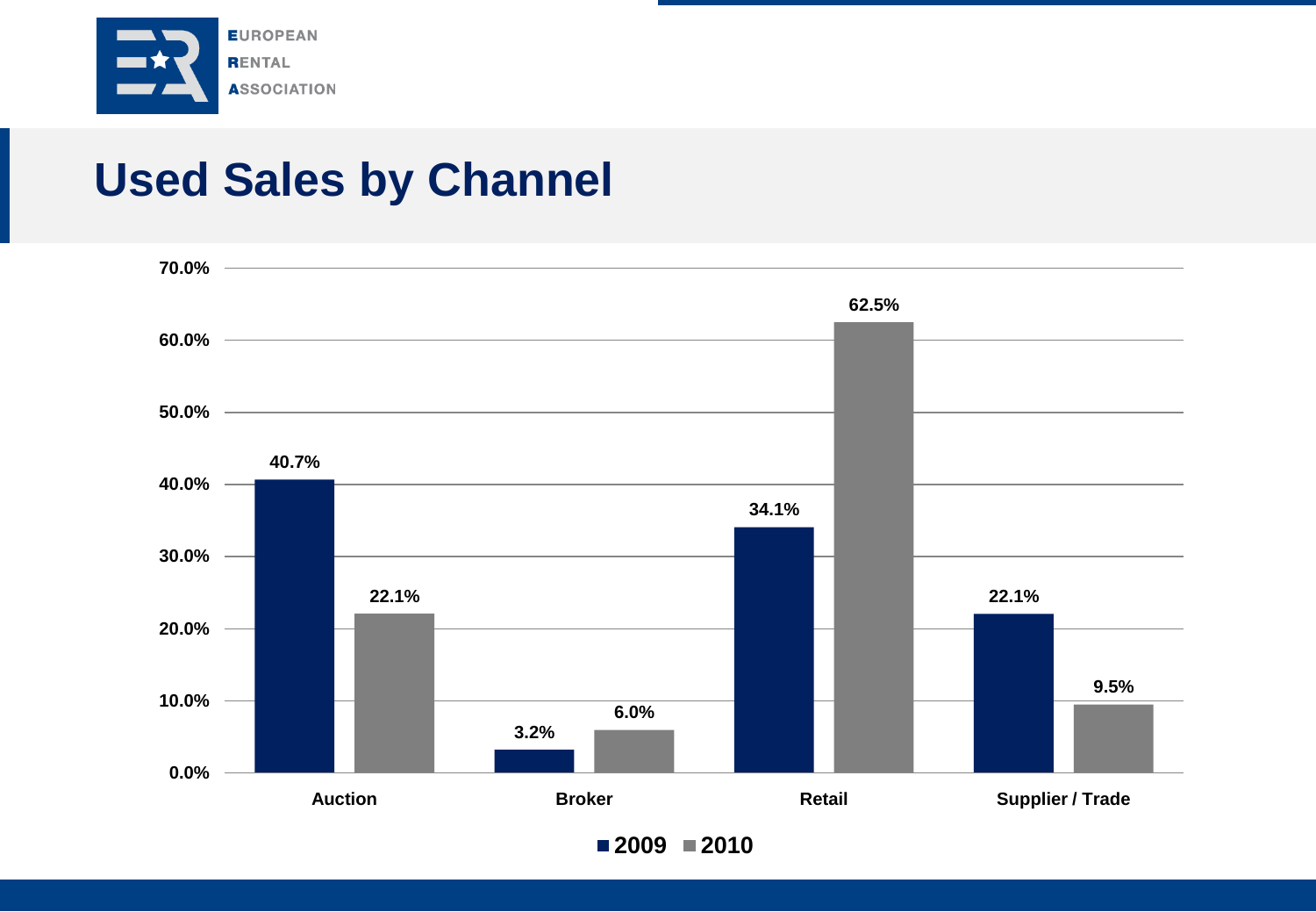

#### **Utilizing OEM's for Refurbishment**

**=**